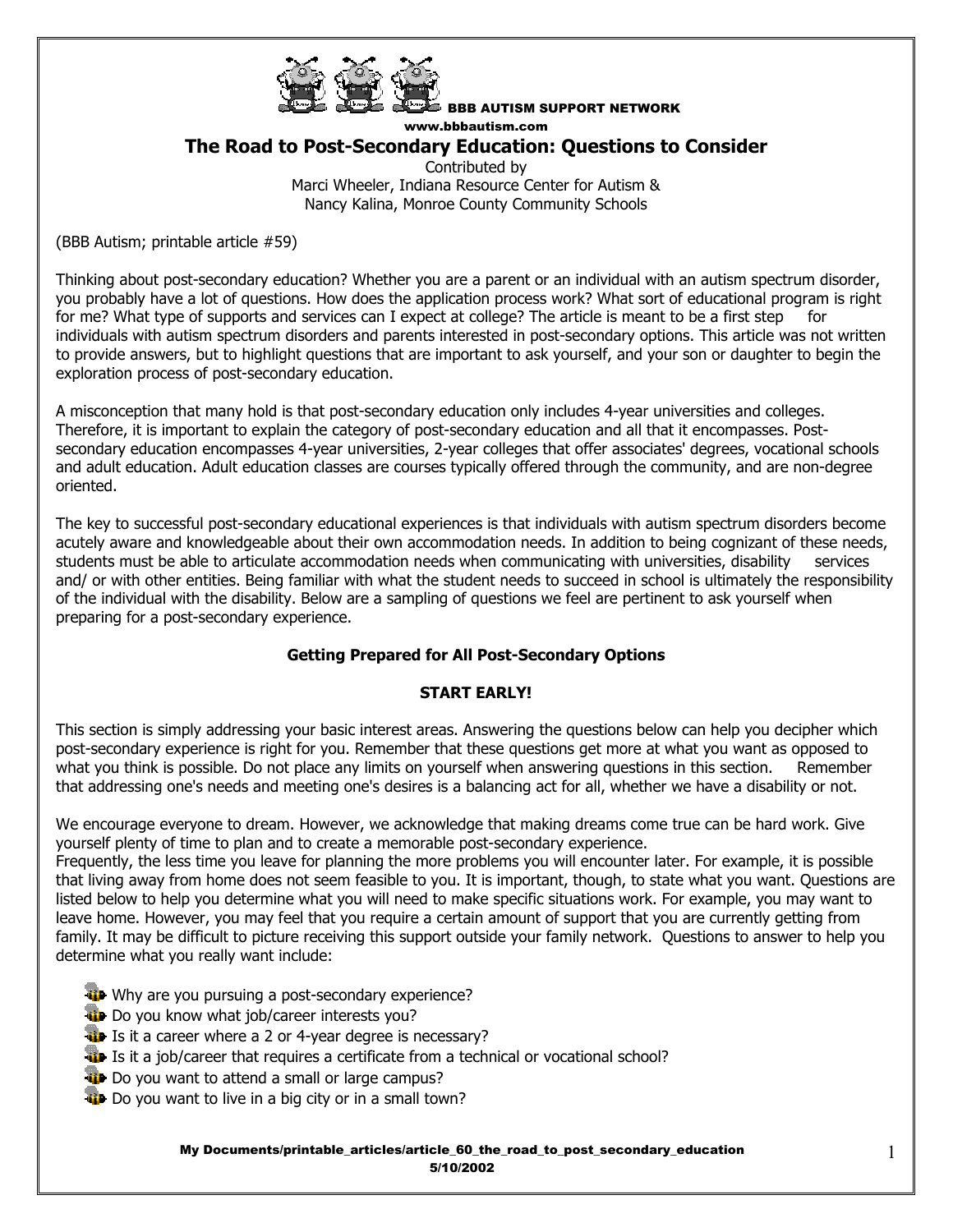

www.bbbautism.com

- If you are desiring a college degree, do you know what major you might want?
- What future job options will this degree lead to?
- Do you want to live at home with family, or away from home with or without a roommate?

### **Course of Study**

Before choosing a college or other post-secondary program to attend, there are questions you should ask yourself about what you want to study and/or what major you want to pursue. When choosing a four year college, many students do not choose a major until after their first year is completed and/or a certain number of course credits have been successfully completed. Your choice of a major or course of study may help to pinpoint the type of school you want to attend. There are two- and four-year programs as well as technical and specialized training schools available depending on the program/major chosen. Some schools have entrance requirements such as test scores that need to be met.

Some individuals with autism spectrum disorders have intense interests and strengths that make the selection of an area of study very easy. Some questions to consider when choosing a major or area of study include the following:

**What are your interests and strengths?** 

What is your career goal? In other words, in what field do you envision working? For example, if you are interested in working on or for a newspaper, you may want to think of a major in journalism.

- What are the entrance requirements for the program(s) that interest you?
- How many credits/classes are required to complete the major/program with a diploma and/or other certificate?
- What is the average length of time that it takes students to complete the program?
- What courses (if any) are all students required to take, regardless of their major/program?
- It Is there support offered for advanced students to "test out" of some basic classes?
- It Is there support offered to students who need to take remedial classes?

### **Distance**

Deciding whether you want to leave home is one of the first decisions you need to make. In other words, are you ready to leave the house where you have grown up? Or do you want to wait to leave home? Are you more comfortable entering college (a new chapter of your life) from the security of your home? Perhaps, dealing with college life and expectations will be enough of a challenge that you don't want to bring about other life changes. Perhaps you simply want to save your money by not having to pay room and board. All of the above are considerations for people to think about as they explore post-secondary education. The decision about where you want to live will help define the postsecondary opportunities that will be logical for you to choose from.

- Do you want to leave home?
- If so, how far away do you want to go?

How often will you want to go home? If you are thinking about traveling out of state or a fair distance, will going home at

- Thanksgiving, Christmas, and spring break be sufficient for you?
- Will travel home be possible from the school that you are thinking about?
- If commuting, how far will you need to travel daily?
- **Do** you have the supports (e.g., financial, other person) in place to allow such travel on a regular basis?

Do you receive supports within your home that would need to be recreated if you were to leave home? If so, who might provide that support? Who might fund that type of support? Are you open to receiving personal support from individuals with whom you are

**unfamiliar?** 

Do distance education classes or correspondence courses appeal to you?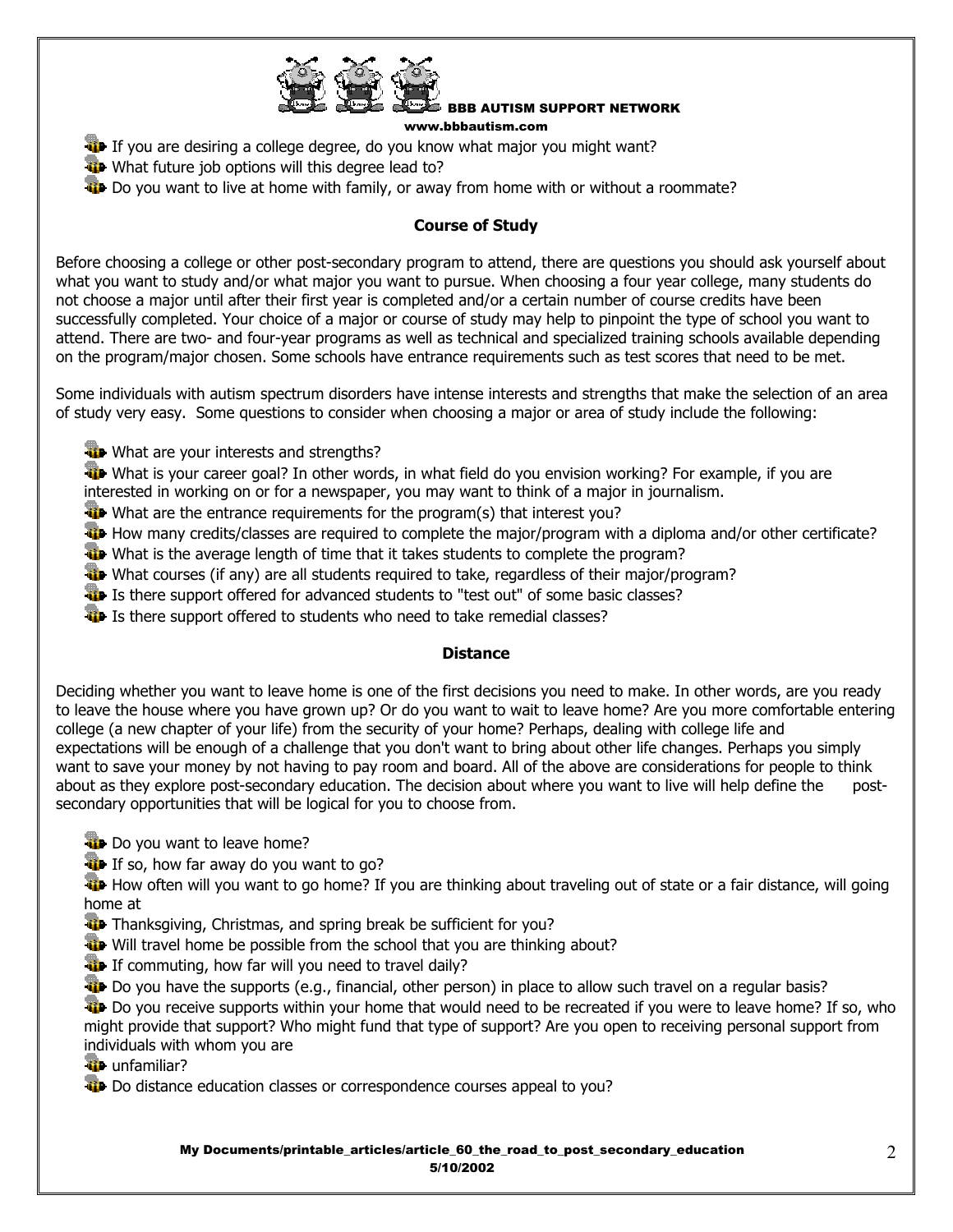

#### BBB AUTISM SUPPORT NETWORK www.bbbautism.com **Campus and Community Environment**

The size and location of the campus you are going to attend should be decided. What is right for you? Choosing the size of the school that you wish to attend is an individual choice. A size that is good for one person is not necessarily going to work for another. Some people prefer very small schools where it is possible to know everyone who attends. Other people like the variety that a large school offers. Some people who are

 shy and have difficulty making social connections may favor smaller post-secondary experiences. Questions to answer about the size of a school include the following:

- **How many students are enrolled?**
- **How many students live on campus?**
- **How many students commute?**
- What is the average class size?
- **How many academic buildings are on campus?**
- Are the buildings on campus large with many floors or small with one or two stories?
- **Are there specific buildings or areas on campus for specific majors?**
- What atmosphere are you looking for (e.g., a place to hide in the crowd, a place with more individualized attention to students)?

 Most people feel comfortable in an environment that feels familiar. Choosing a program location that offers a comfortable atmosphere should also be addressed. Questions to answer about the location of a school include the following:

- What size is the community? Small, mid-size or large?
- What opportunities for recreation are offered on campus? In the community?
- What opportunities for entertainment are offered on campus? In the community?
- What opportunities for shopping are available on campus? In the community?
- What transportation, if any, is needed or offered on campus? In the community?
- **IF** Is student parking for bikes and cars easy to access?
- How long is the average walk from one class to the next?
- **How safe is the campus? The community?**

Thinking about the campus and community environment of a college or other post-secondary program is important to the comfort and success of your experience.

### **Housing**

Where will you live while pursuing your post-secondary program? What is realistic? Is living at home most important? Or is living away from home a goal? If social activities and meeting others is important to you, living on campus or in a dorm might be the best choice. If you want to live away from home, then there are questions to ask yourself which include the following:

- **T** Do you want to live on campus, or off campus?
- What housing is available on campus? What housing options are available off campus?
- $\ddot{a}$  Do you want or need a roommate(s)? Reasons for wanting/needing a roommate could be to help financially,
- socially, or for other reasons. If you want a roommate, what are your reasons?
- **Do** you need/prefer to have meals prepared for you versus meals prepared by yourself?
- **How/where is your laundry to be done?**
- It Is your housing close enough to your classes?
- **Do you want to live where there are planned activities for residents to do together?**
- **D** Do you want to live where there are rules such as curfews and visiting hours for guests?

My Documents/printable\_articles/article\_60\_the\_road\_to\_post\_secondary\_education 5/10/2002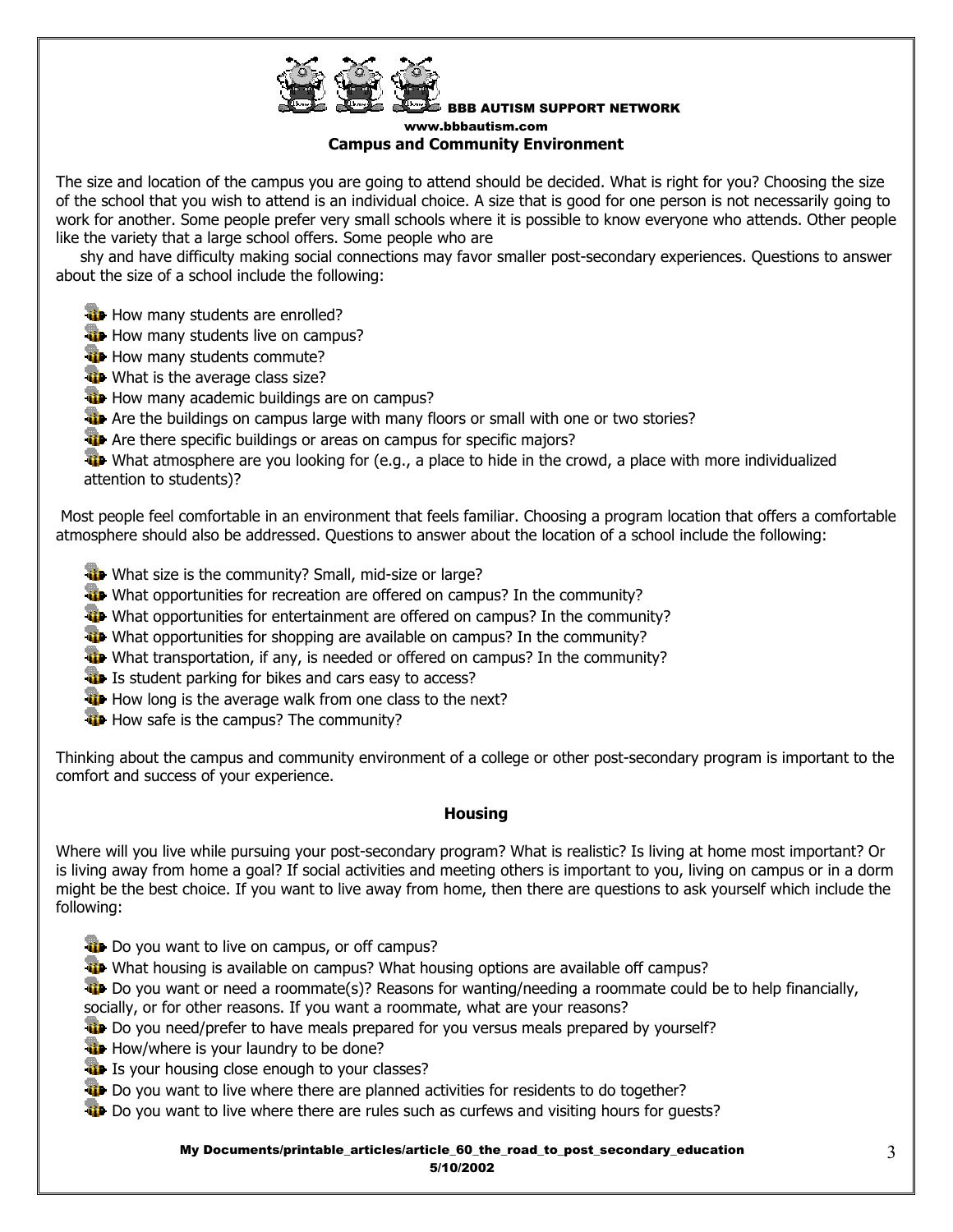

www.bbbautism.com

# **Student Population**

 Post-secondary programs are not mandatory and not all people are motivated or interested in training for jobs or careers after completing high school. Students enrolled in post-secondary programs may have a variety of interests and expectations about a social life with fellow students. Questions to ask about the student population of a particular program may include the following:

Would you prefer a program where your gender (or the opposite gender) dominates the student population, or is a more even ratio of male to female students important?

It Is the racial and/or ethnic diversity of the students a factor in your decision?

**Do** you want to attend a school that has a particular secular focus?

It Is building relationships with other students important to you?

**We** Are there clubs, study groups or other organizations on campus that were developed around a particular theme or interest?

**Are there extracurricular activities offered that are purely social in nature? Are these activities designed to** specifically support meeting other students?

Are there fraternities/sororities or service groups on campus where students may live together and/or in the same vicinity?

**How large is the student body in general?** Do you want a situation where it is easier to know most/all people in your chosen field of study?

# **Getting Prepared - Specifically for 4-Year Universities: Tests and More Tests**

The test score factor is only a consideration for those individuals who are contemplating a 4-year school. The tests that are typically used as prerequisites to 4-year colleges tend to be the Scholastic Aptitude Test (SAT) and the American College Test (ACT). Scores that students earn on the SAT and the ACT are used by colleges as a part of the admissions process. It is important to know which test scores are preferred by the college that you are targeting. At this time, most colleges tend to accept scores from either examination. However, there is a tendency for Midwest and southern schools to prefer the ACT. Likewise, eastern and western schools prefer the SAT. If a school states a preference for one test over the other, that does not mean that the other test is not acceptable. It simply means that they have a preference.

The Preliminary Scholastic Aptitude Test (PSAT) is usually taken as a sophomore in high school. The purpose of the PSAT is to offer students an opportunity to practice these exams. The PSAT is shorter in length than the SAT. It is 2 hours long. However, it covers the same subject areas. It has a verbal section as well as a math section. Taking the PSAT as a sophomore is good planning. It can help you realize what areas you might need to work on prior to taking the SAT or the ACT.

You can check with guidance counselors at school to get the schedule of where and when the tests will be administered and what you will need to do to register. If you need accommodations to take these tests, they should be provided. Under the Individuals with Disabilities Education Act, if you receive accommodations to take tests throughout the typical school year (e.g., extended time, alternative format) then you are entitled to have similar accommodations on these exams. Check with a guidance counselor to help ensure that you are receiving the support that you are entitled to receive.

### **Support Services**

Many post-secondary schools and training programs provide auxiliary aids, accommodations, and support services that enhance the educational experience of students with autism and other disabilities. As stated earlier, it is essential that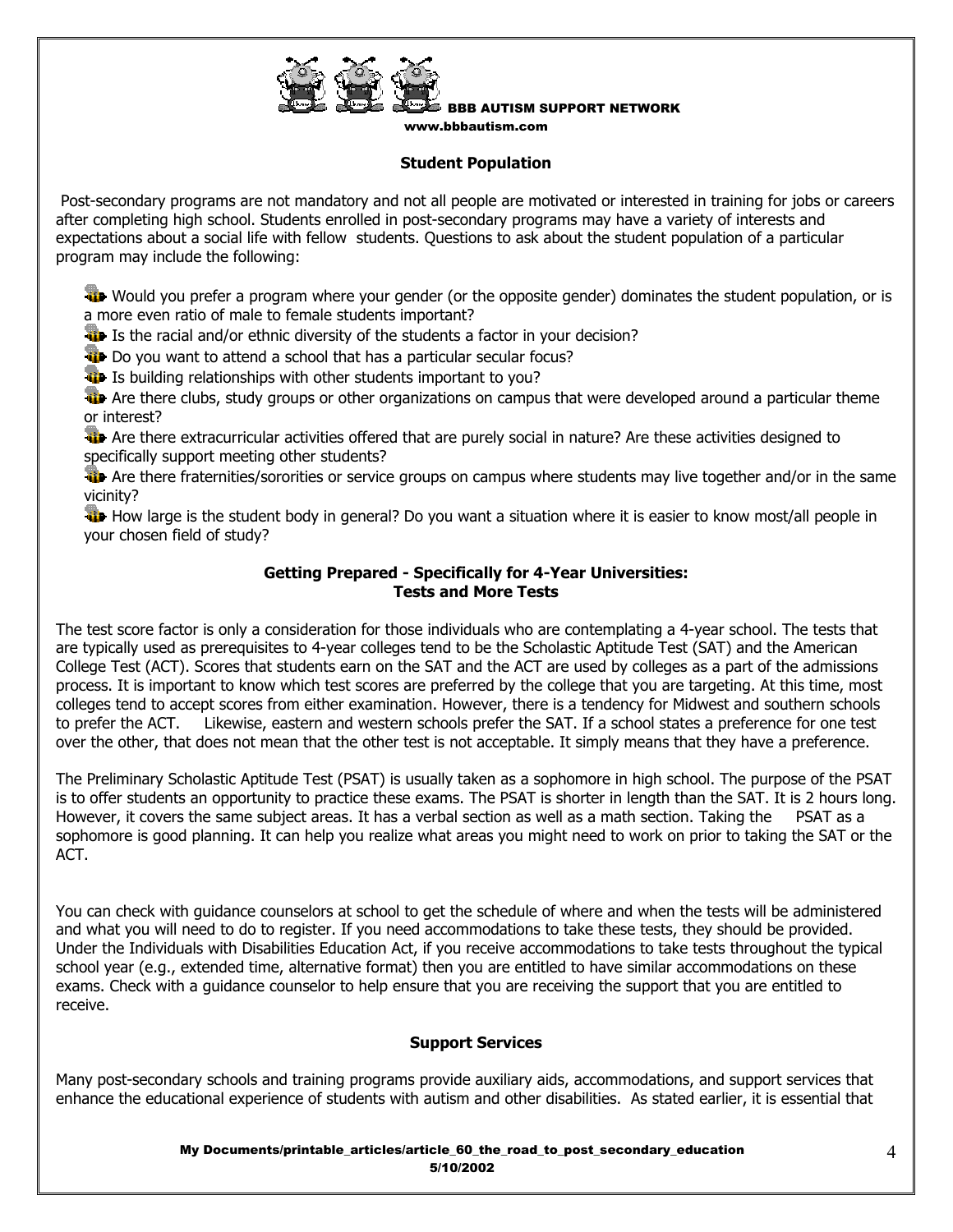

w.bbbautism.com

students take ownership for their accommodation needs and understand their educational responsibilities. When speaking with the office or department that organizes support services, it is important to understand what services and supports are routinely offered. It is also important to realize that post-secondary institutions are just beginning to meet the needs of people with autism spectrum disorders. Therefore, it is also crucial to understand and communicate your needed supports for attending post-secondary education.

You might require a support that is typically not offered. This does not mean that the post-secondary program cannot help meet your needs, but it is also no guarantee that all of your needs will be met. The better you understand your support needs and can articulate them, the more likely you will be to have a respectful conversation and negotiation process. While exploring the world of post-secondary education, here are some questions that you may find helpful when meeting with disability service staff:

**ID** Is pre-registration, registration assistance, or priority class registration available?

**I** Is there flexibility in scheduling classes?

**ID** Is there flexibility in course requirements such as class substitution or waivers if a student's disability impairs his/her ability to take a particular required course?

 Is extended time available for taking exams, doing term papers, and completing other assignments? In addition, are time extensions allowed for completion of the entire course or class?

**If** Is there a special orientation for new students?

What is the physical accessibility of the campus? You need to check this out for yourself. Do not rely on reports from others.

Is job/career placement support available after program completion? Are the placement services targeted for students with autism spectrum disorders and other disabilities?

- Are readers, books on tape, classroom note takers or transcriptions available?
- **Are interpreter services available?**

**Are there tutors to assist with ongoing class work?** 

**If** Is adaptive technology such as assistive listening devices and talking computers available?

What office or department is responsible for supporting students with autism spectrum disorders and other disabilities? What type of supports are available through this program?

 Is counseling available for assistance in accessing disability benefits such as Vocational Rehabilitation and Social Security benefits?

**Are there mentorship or apprenticeship programs available?** 

### **Finances**

Finances may be a factor when choosing a post-secondary experience. Over the years, colleges and universities have continued to get more and more expensive. If the financial piece of your post-secondary puzzle is important to consider, you may want to think about attending a vocational school or a 2- year college. These options tend to be less expensive. As a student, you do not need to worry about costs for room and board. Typically, on-campus housing is not an option for 2-year and vocational schools. In addition, 2 year and vocational schools do not have those hidden costs that are associated with keeping up the campus and the athletic department.

Overall, it is important to plan well in advance if you are going to require financial aid. You may not need financial aid for tuition or even housing. However, you may need a specific type of support that the disability services office for the school cannot fund at 100%. Therefore, you may need to have financial support to have the best educational situation possible.

Questions that you might want to ask yourself are as follows:

**Are finances a primary consideration when I think about post-secondary education?** 

My Documents/printable\_articles/article\_60\_the\_road\_to\_post\_secondary\_education 5/10/2002